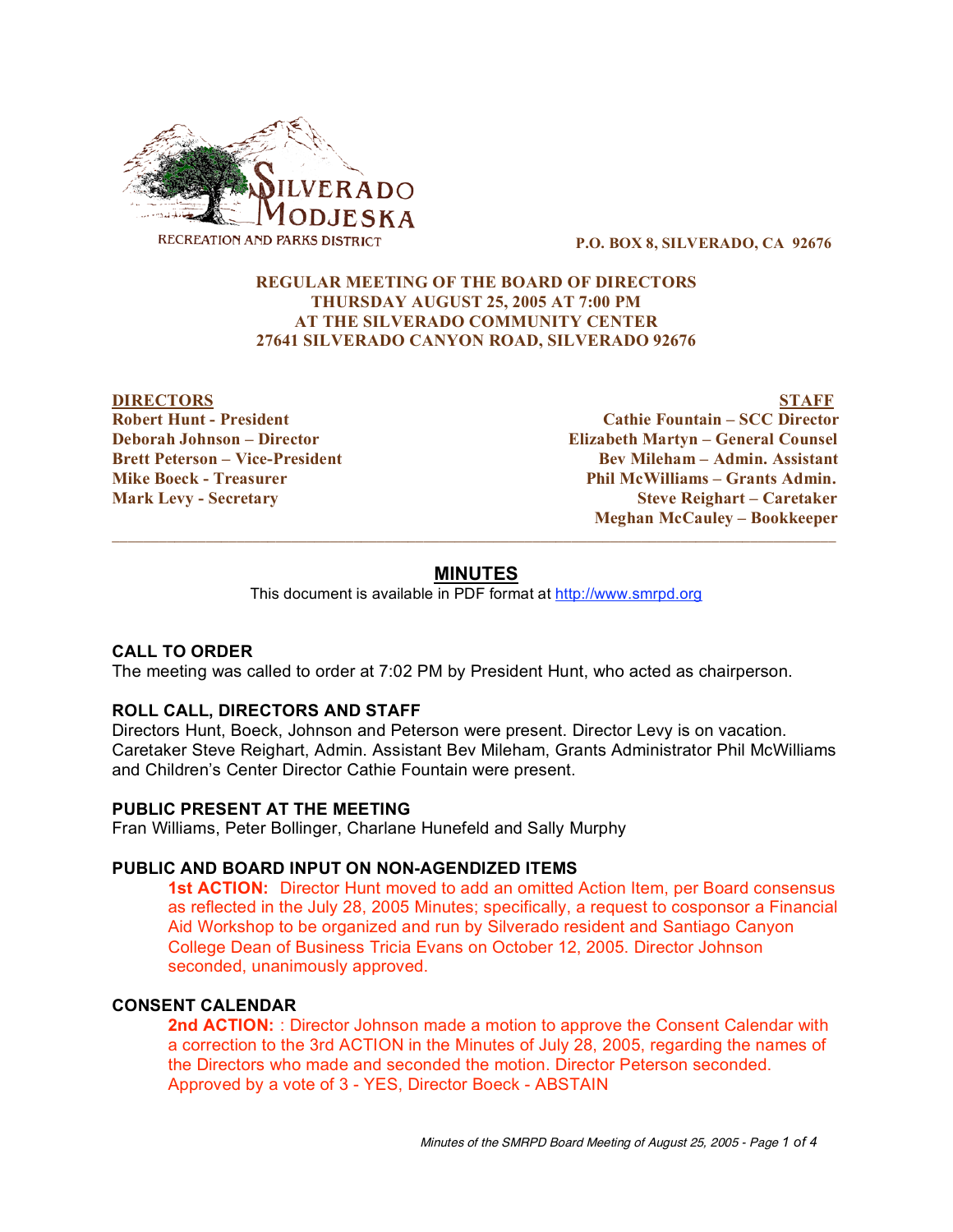# **TREASURER'S REPORT**

Since a hard copy of Transmittal 08-05A (Director's compensation for the Board Meeting of July 28, 2005) was not available, the item was continued to the next meeting.

|                                                  |            | <b>3rd ACTION:</b> Director Boeck made a motion to approve payment of transmittal 08-05B |
|--------------------------------------------------|------------|------------------------------------------------------------------------------------------|
| in the amount of \$3,531.35 total to:            |            |                                                                                          |
| K.J. Snyder & Associates                         | \$505.00   | Invoice #5055 and 5032                                                                   |
| Meghan M. Warner                                 | \$312.50   | Invoice #05-66 (Bookkeeper)                                                              |
| <b>Ware Disposal</b>                             | \$111.79   | Invoice #58101033                                                                        |
| <b>Richard Hale, CPA</b>                         | \$1,250.00 | Invoice dated 7-31-05, (Auditor)                                                         |
| <b>Katzmaier Newell Kehr</b>                     | \$1,352.06 | Invoice # 107108-6813 (Architect)                                                        |
| Director Johnson seconded. Unanimously approved. |            |                                                                                          |
|                                                  |            |                                                                                          |

|                                                  |            | 4th ACTION: Director Boeck made a motion to approve payment of transmittal 08-05C |
|--------------------------------------------------|------------|-----------------------------------------------------------------------------------|
| in the amount of \$5,805.50 total to:            |            |                                                                                   |
| <b>Phil McWilliams</b>                           | \$2,066.75 | Invoice dated 7-2-05 and reimbursements (Grants                                   |
| Administrator.)                                  |            |                                                                                   |
| <b>SCE</b>                                       | \$673.08   | <b>Invoice Dated 8-10-05</b>                                                      |
| <b>SBC</b>                                       | \$42.13    | 714-649-2428, 714-6492850                                                         |
| <b>Home Depot Credit</b>                         | \$76.54    | Caretaker purchases                                                               |
| <b>Elizabeth Martyn</b>                          | \$2,950.00 | Inv. 11-2004 thru 6-2-2005 (Counsel)                                              |
| Director Johnson seconded. Unanimously approved. |            |                                                                                   |
|                                                  |            |                                                                                   |

Director Boeck indicated that the overdue Preliminary Budget will be presented at the next Regular Board Meeting, and perhaps distributed by email prior to then.

### **SILVERADO CHILDREN'S CENTER REPORT**

Children's Center Director Cathie Fountain brought in the Children Centers financial reports to the meeting for the Board to review. A \$3,500 refund was received from workers comp. There is \$7,000 in a savings account.

The number of children has dropped because many of the out of town children will be starting kindergarten this year. Air conditioning has been costly (\$780 for July). Director Hunt mentioned that the doors to both classrooms are often left open in the heat of the day, which wastes a great deal of energy. SCC Director Fountain responded that perhaps the greatest amount of waste came from the air conditioners being left on overnight and weekends.

Parent workdays are coming up, and volunteers have offered to paint the buildings. It was suggested having the parents who owe late fees to help where needed around the center to reduce the overdue amounts.

Peter Bollinger asked to be on the Agenda to discuss the Parents Group takeover proposal at the September 22, 2005 Board Meeting, nearer the end if possible.

### **CARETAKER'S REPORT**

Caretaker Steve Reighart has collected quotes for removing dead trees at Silverado Park (\$600.00), and trimming oleanders (\$500.00) in Modjeska Park. The Board requested that additional bids be obtained, and said that it would be good to get advice from nearby resident and landscape architect Bonnie Smith before acting on this. Preliminary consensus was to trim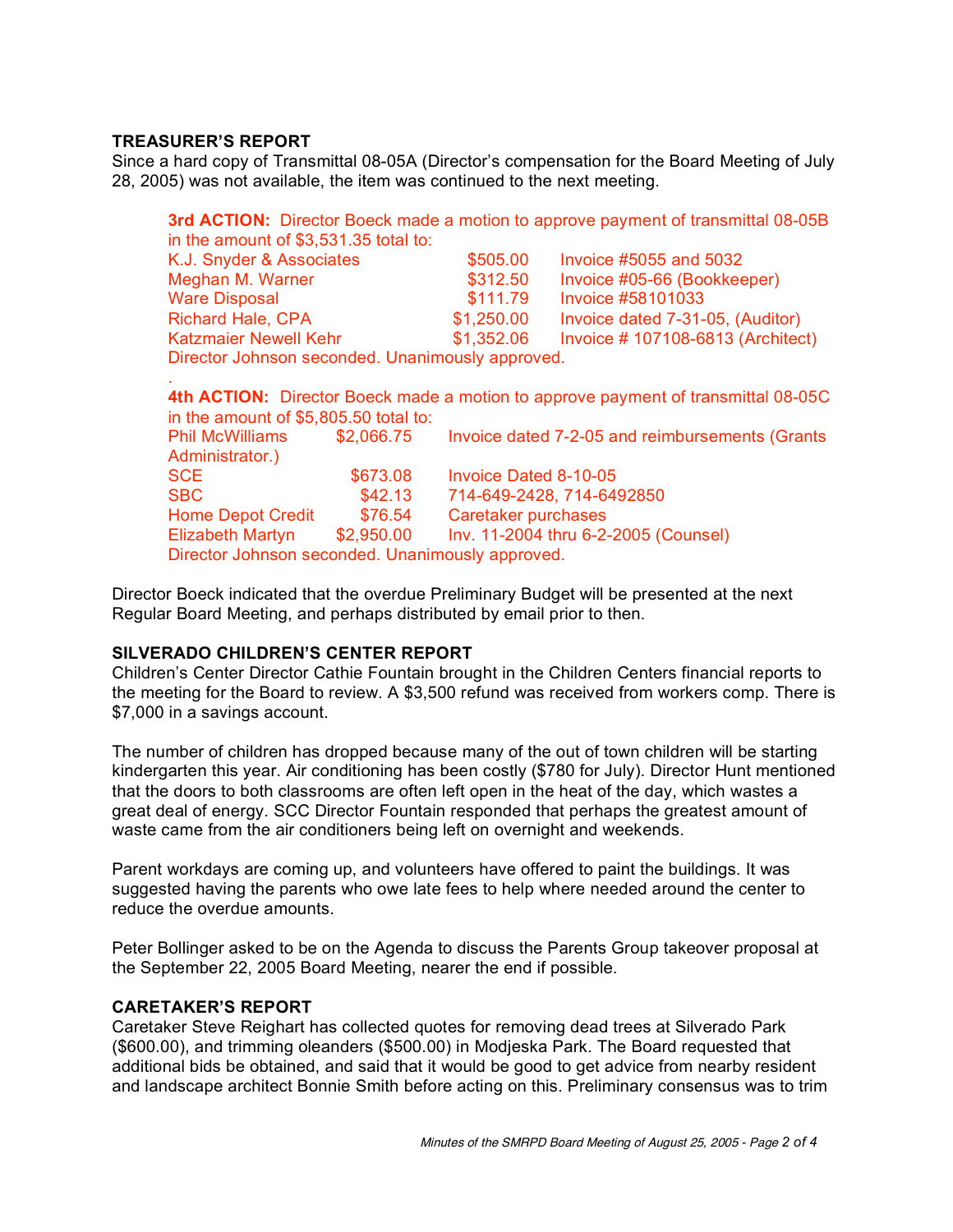the oleanders down to about 2 feet, while saving all native plants. This will be added to the next Agenda as an action item.

A new BBQ is needed in Modjeska Park, the old one is falling apart. Phil McWilliams has located an appropriate one that will cost \$230. He asked that this be added to the next Agenda for consideration. A propane BBQ has been donated to the District, and its use and liabilities were discussed.

The Caretaker now has control on the rat problem at the Silverado Center, finding and sealing an entrance near the roofline of the new wing, and reporting that his dog has taken the job of eradication to heart. Graffiti was removed from the handball walls at Silverado.

A verbal class schedule for CSA dance classes at the Modjeska Center was received, indicating they would start on Sept. 5<sup>th</sup>, Mondays and Wednesdays at 4:00pm till 8:00pm. Director Johnson noted that a written schedule had been received that indicated a later starting date, and that a facilities use agreement must be executed.

# **GRANTS ADMINISTRATORS REPORT**

Phil McWilliams reported that the county approved the Renovation Project's CEQA exemption, and the fees for it were waived. Construction cost estimates and Board approval is all that is needed to go to bid on the first phase (Silverado). He can also now apply for an advance payment of the Prop. 40 funds.

The Modjeska Community Center needs a new roof. The Board would like to determine if it has to be replaced or can be repaired. Phil McWilliams is still checking on whether the structure can be declared a historical building. Records for the building were likely lost in a fire that destroyed many of the older county property records. Director Boeck suggested seeking an exemption through the Board of Supervisors. Director Hunt replied that discussions with building inspection managers at the county specifically indicated that this was unlikely, because even county projects involving older (non-historic) buildings have been held up on problems similar to ours.

# **OTHER DISTRICT BUSINESS**

The Board was asked by Santiago Canyon College Dean of Business Tricia Evans for permission to hold a Financial Aid Seminar for local youth planning to attend college. She would like to hold the event at the Silverado Community Center on October 12, 2005 and has asked that the District cosponsor the event.

**5th ACTION:** Director Boeck made a motion to cosponsor the Santiago College Financial Aid Workshop as a community service, and waive the facility use fees. Director Peterson seconded, unanimously approved.

### **COMMITTEES**

### **RECREATION**

Director Peterson reported on the one-week Surf Camp event. It was a big success, with around 20 children in attendance.

# **OPEN SPACE AND TRAILS**

A letter from LAFCO requesting District comments on upcoming sphere of influence boundary adjustments was received after the July 28, 2005 Board Meeting, and deadline for the comments was the day of the next Regular Board Meeting on August 11, 2005. President Hunt